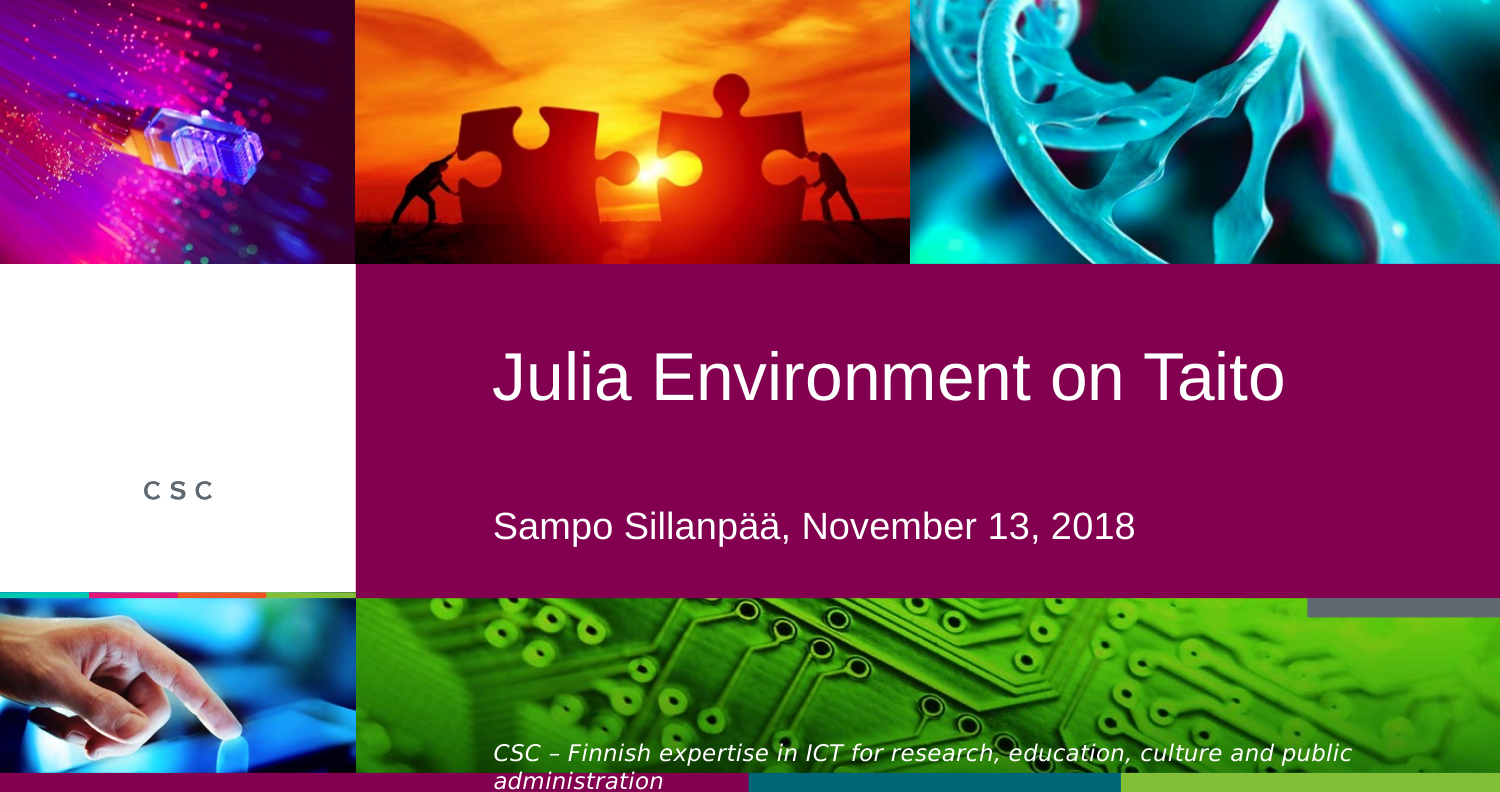# **Julia Language**

- Julia is high-level, high-performance programming language.
	- Programs compile to efficient native code for multiple platforms via LLVM.
	- Excels at numerical computing: many numeric data types and parallelism are supported.
- Official web site: <https://julialang.org/>
- Documentation: [https://docs.julialang.org](https://docs.julialang.org/)

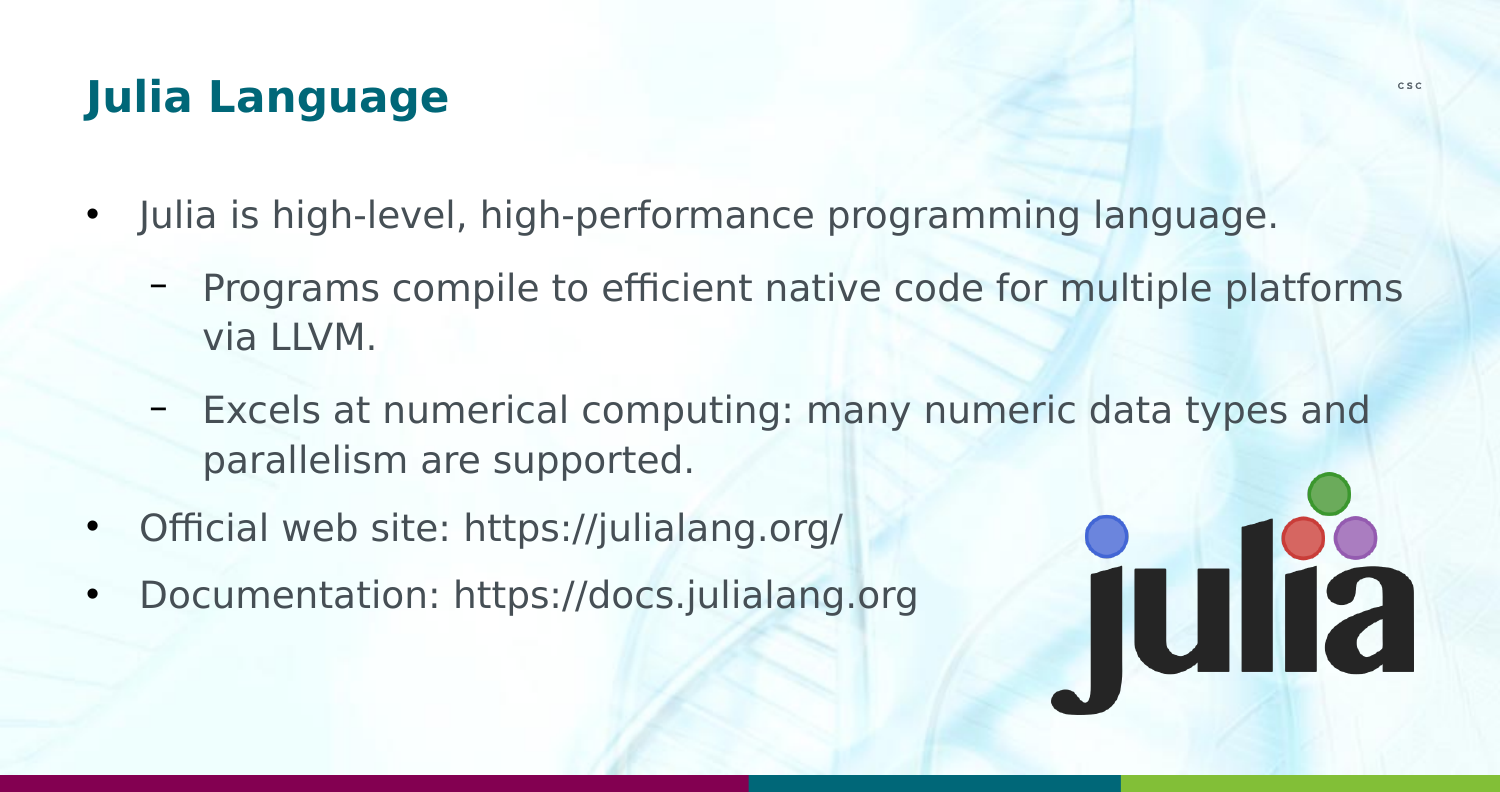## **Julia on Taito**

- Julia is available via module system on Taito.
- Current installed versions
	- 0.6.2, compiled with MKL.
	- 1.0.1, pre-compiled binaries with OpenBLAS, MKL isn't yet supported.
	- DEV, compiled with OpenBLAS.
- New stable releases will be installed when they are available.
- DEV version will be updated once a week.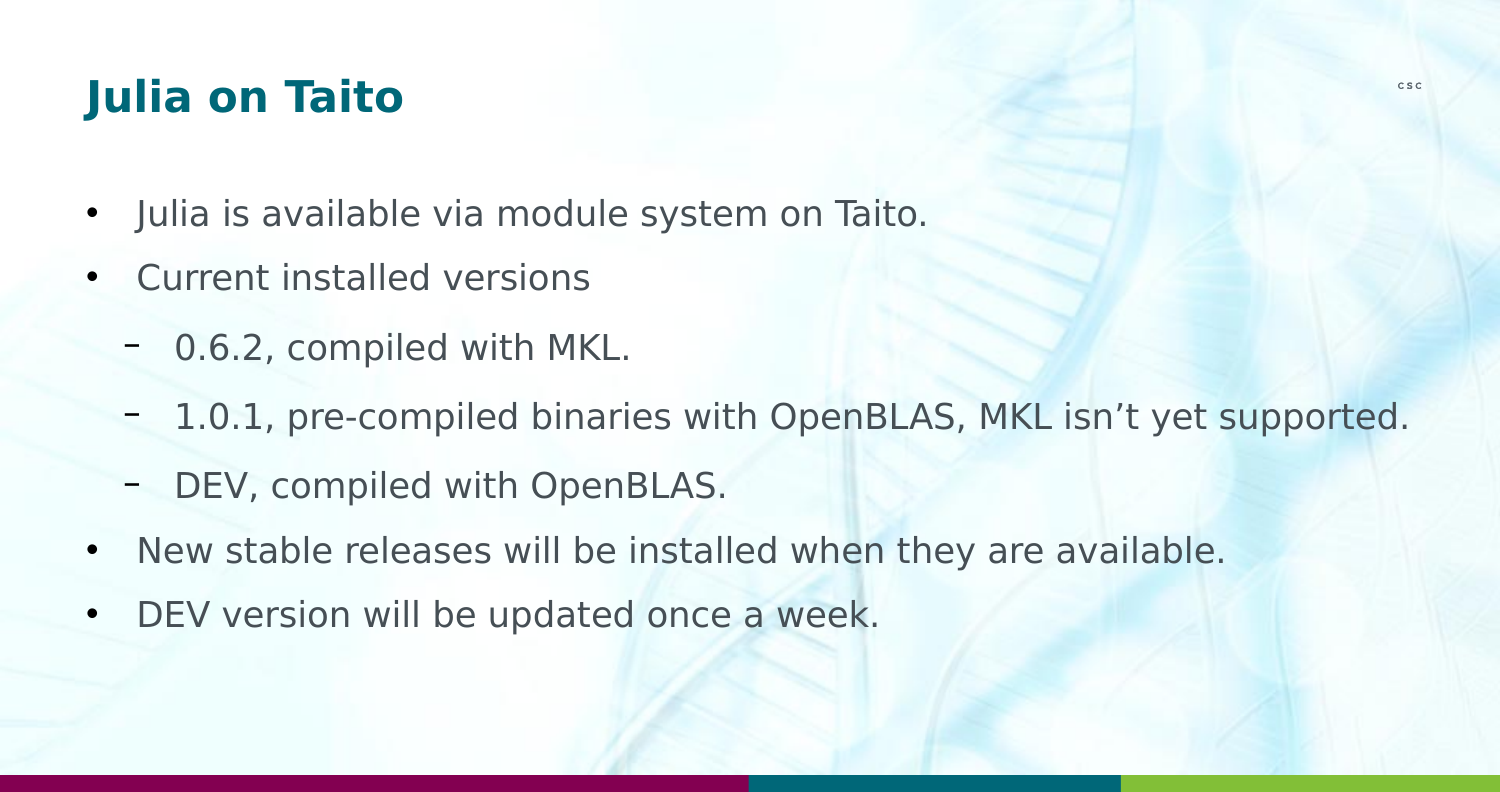## **Installing Packages**

- Packages are highly version dependent.
- Personal repositories on users home directory on Taito.

 $$ \sim/ .$ julia

 $\cdot$  Version 0.6.2

julia> Pkg.add("package\_name")

• Version 1.0.1

julia> ]

(v1.0) pkg> add package\_name

— Exit from package manager by pressing a backspace key.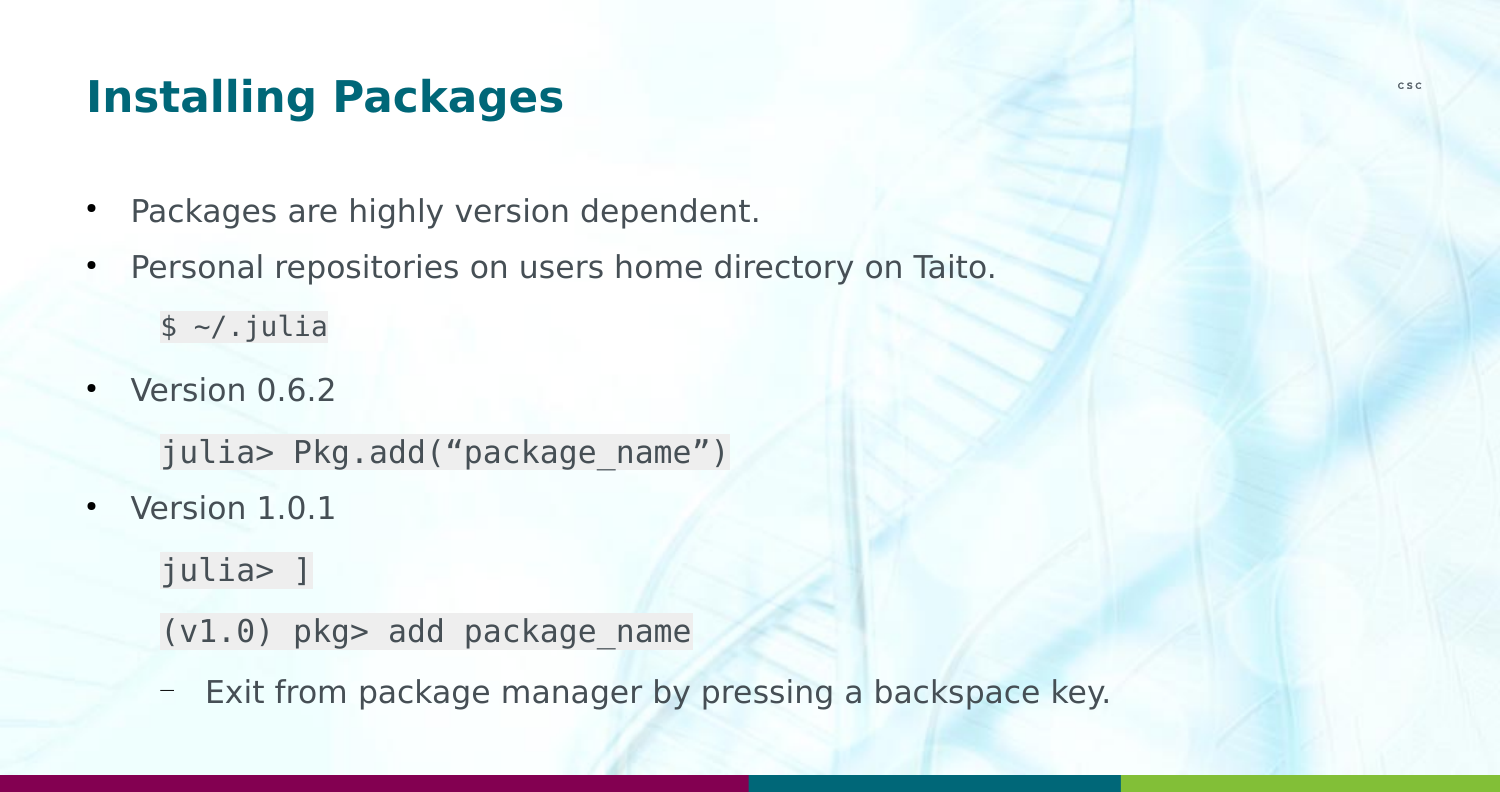#### **Interactive Use on Taito**

- On Taito-shell
	- 4 cores and 128 GB memory / user.
	- Jobs started in Taito-shell can run as long as the Taito shell session remains open.
- Or requesting an interactive node directly

srun -c 1 -t 00:10:00 --mem=1G --pty julia

where -c is the number of cores, -t time limit in hh:mm:ss, --mem minimum memory and --pty enables the interactive run, respectively.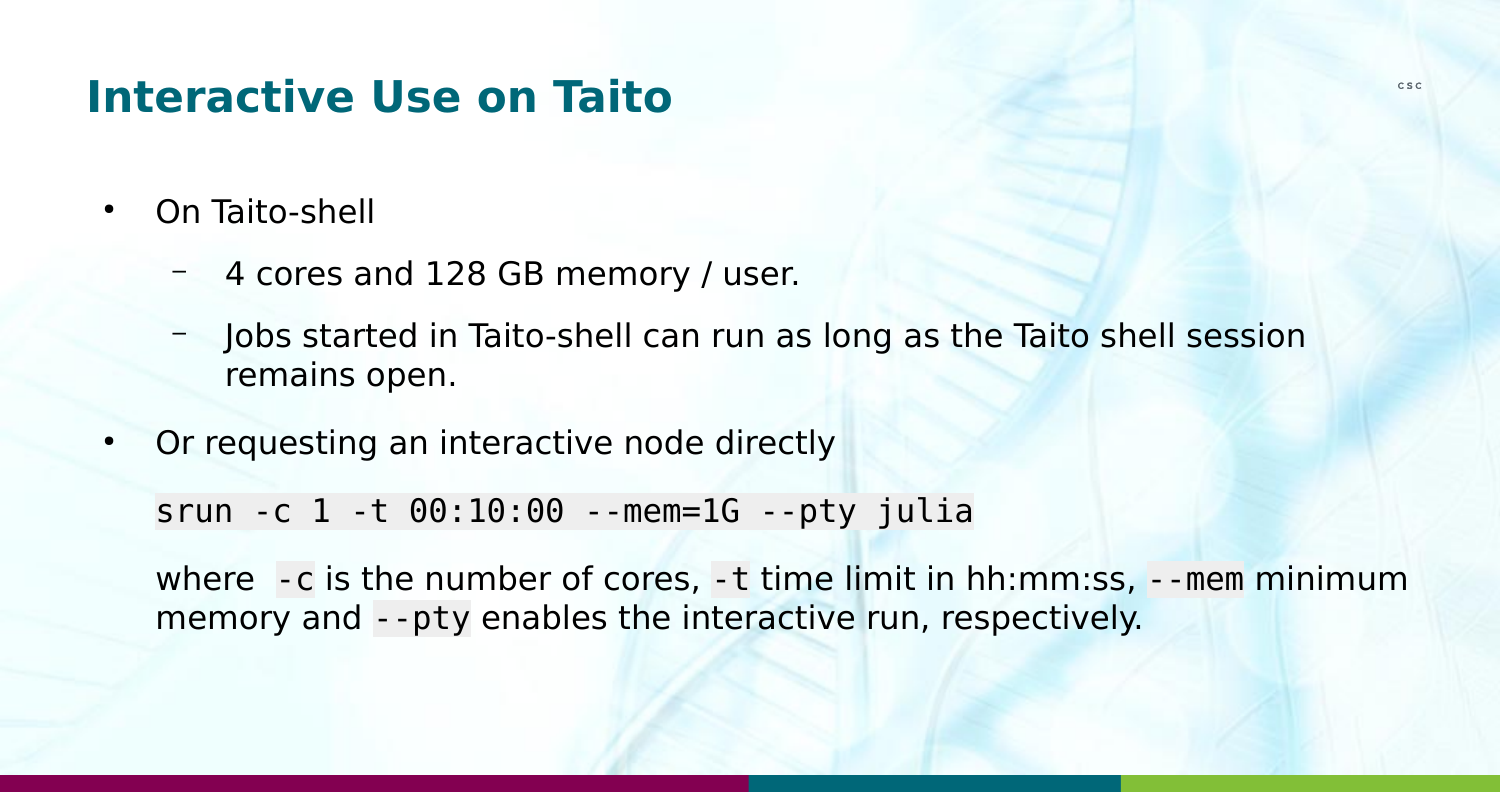#### **Batch Jobs**

#!/bin/bash -l #SBATCH -J julia\_single #SBATCH -o output\_%j.txt #SBATCH -e errors\_%j.txt #SBATCH -p test #SBATCH -t 00:05:00 #SBATCH --ntasks=1 #SBATCH --nodes=1 #SBATCH --mem-per-cpu=1000

module load julia-env/1.0.1 srun julia my\_script.jl

- All larger jobs should be executed via a batch job system of Taito (SLURM).
- Avoid executing jobs on login nodes [user@taito-login4]\$  $\rightarrow$  all processes have 60 minutes time limit.
- More information, see <https://research.csc.fi/taito-batch-jobs>